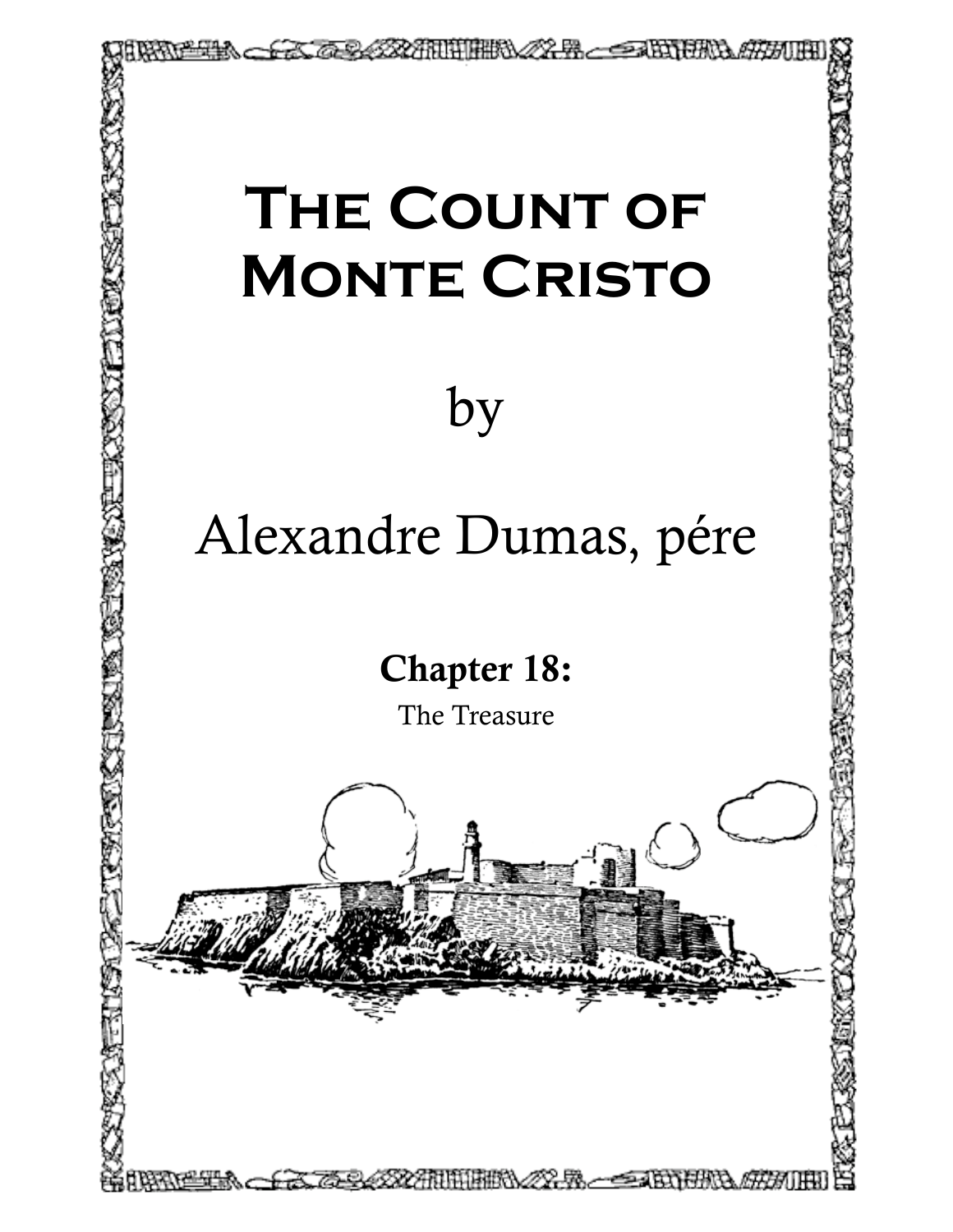When Dantes returned next morning to the chamber of his companion in captivity, he found Faria seated and looking composed. In the ray of light which entered by the narrow window of his cell, he held open in his left hand, of which alone, it will be recollected, he retained the use, a sheet of paper, which, from being constantly rolled into a small compass, had the form of a cylinder, and was not easily kept open. He did not speak, but showed the paper to Dantes.

"What is that?" he inquired.

"Look at it," said the abbe with a smile.

"I have looked at it with all possible attention," said Dantes, "and I only see a half–burnt paper, on which are traces of Gothic characters inscribed with a peculiar kind of ink."

"This paper, my friend," said Faria, "I may now avow to you, since I have the proof of your fidelity—this paper is my treasure, of which, from this day forth, one–half belongs to you."

The sweat started forth on Dantes brow. Until this day and for how long a time!—he had refrained from talking of the treasure, which had brought upon the abbe the accusation of madness. With his instinctive delicacy Edmond had preferred avoiding any touch on this painful chord, and Faria had been equally silent. He had taken the silence of the old man for a return to reason; and now these few words uttered by Faria, after so painful a crisis, seemed to indicate a serious relapse into mental alienation.

"Your treasure?" stammered Dantes. Faria smiled.

"Yes," said he. "You have, indeed, a noble nature, Edmond, and I see by your paleness and agitation what is passing in your heart at this moment. No, be assured, I am not mad. This treasure exists, Dantes, and if I have not been allowed to possess it, you will. Yes—you. No one would listen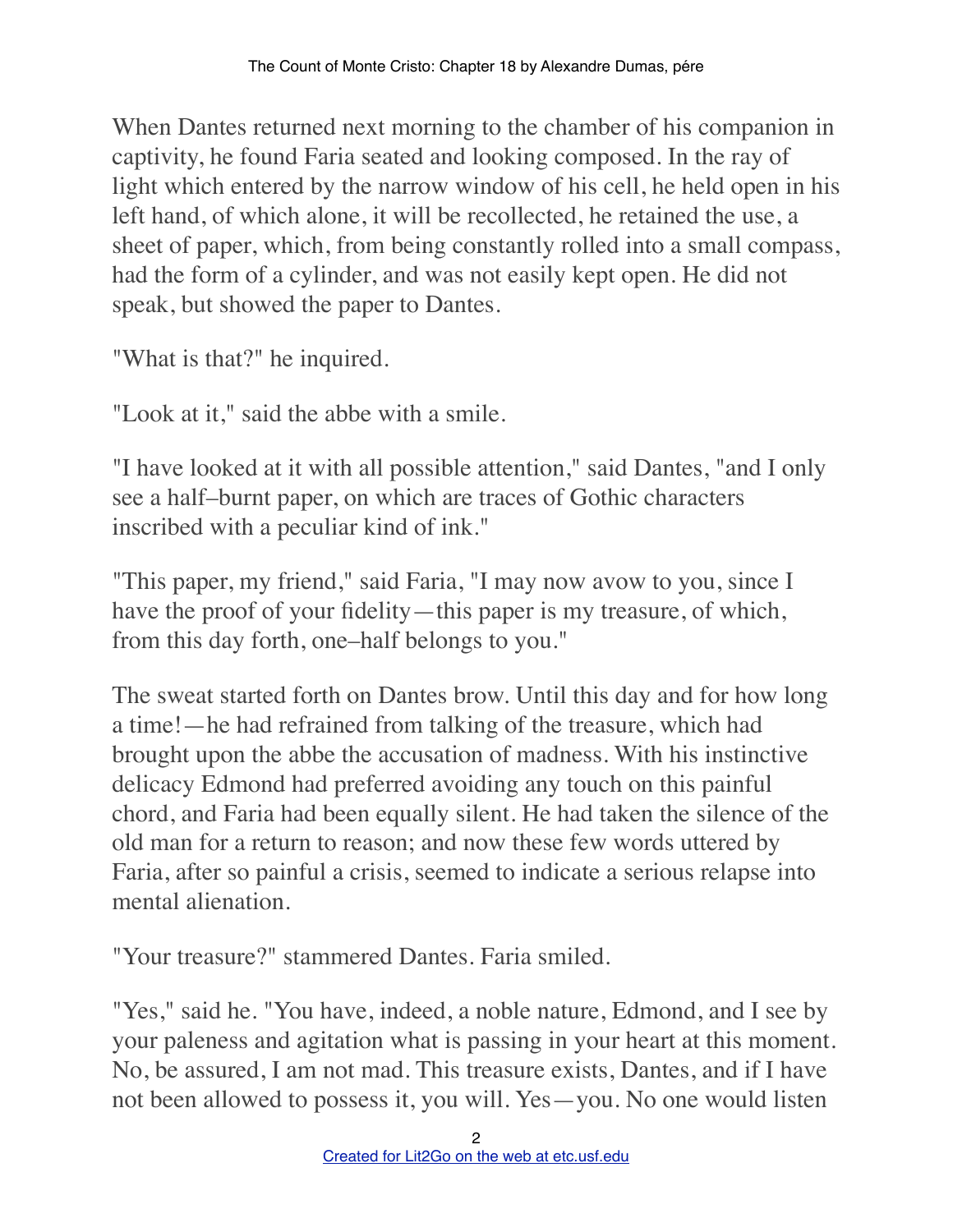or believe me, because everyone thought me mad; but you, who must know that I am not, listen to me, and believe me so afterwards if you will."

"Alas," murmured Edmond to himself, "this is a terrible relapse! There was only this blow wanting." Then he said aloud, "My dear friend, your attack has, perhaps, fatigued you; had you not better repose awhile? To– morrow, if you will, I will hear your narrative; but to–day I wish to nurse you carefully. Besides," he said, "a treasure is not a thing we need hurry about."

"On the contrary, it is a matter of the utmost importance, Edmond!" replied the old man. "Who knows if to–morrow, or the next day after, the third attack may not come on? and then must not all be over? Yes, indeed, I have often thought with a bitter joy that these riches, which would make the wealth of a dozen families, will be forever lost to those men who persecute me. This idea was one of vengeance to me, and I tasted it slowly in the night of my dungeon and the despair of my captivity. But now I have forgiven the world for the love of you; now that I see you, young and with a promising future,—now that I think of all that may result to you in the good fortune of such a disclosure, I shudder at any delay, and tremble lest I should not assure to one as worthy as yourself the possession of so vast an amount of hidden wealth." Edmond turned away his head with a sigh.

"You persist in your incredulity, Edmond," continued Faria. "My words have not convinced you. I see you require proofs. Well, then, read this paper, which I have never shown to any one."

"To–morrow, my dear friend," said Edmond, desirous of not yielding to the old man's madness. "I thought it was understood that we should not talk of that until to–morrow."

"Then we will not talk of it until to–morrow; but read this paper to–day."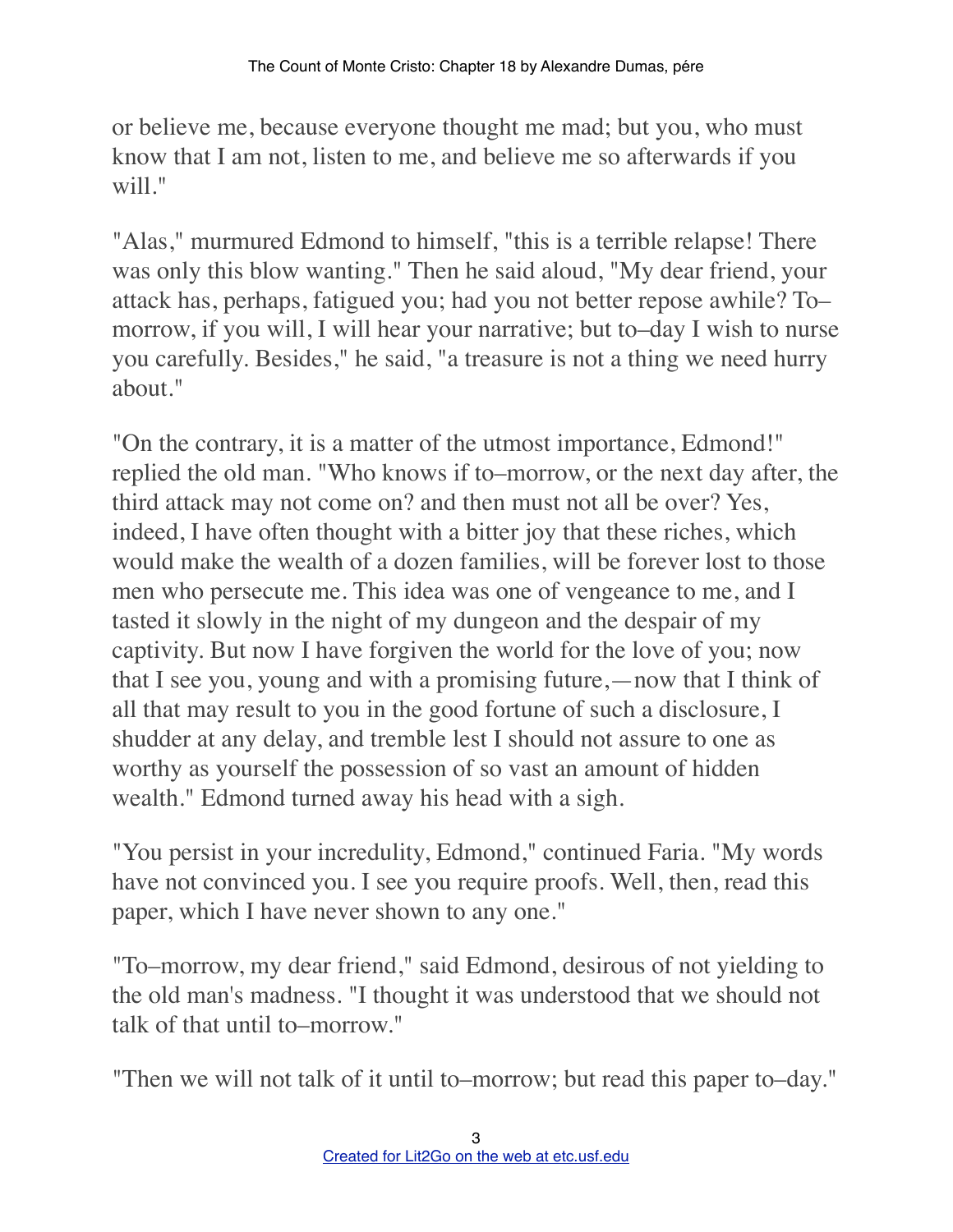"I will not irritate him," thought Edmond, and taking the paper, of which half was wanting,—having been burnt, no doubt, by some accident,—he read:—

"This treasure, which may amount to two... of Roman crowns in the most distant a... of the second opening wh... declare to belong to him alo... heir. "25th April, 149–"

"Well!" said Faria, when the young man had finished reading it.

"Why," replied Dantes, "I see nothing but broken lines and unconnected words, which are rendered illegible by fire."

"Yes, to you, my friend, who read them for the first time; but not for me, who have grown pale over them by many nights' study, and have reconstructed every phrase, completed every thought."

"And do you believe you have discovered the hidden meaning?"

"I am sure I have, and you shall judge for yourself; but first listen to the history of this paper."

"Silence!" exclaimed Dantes. "Steps approach—I go—adieu."

And Dantes, happy to escape the history and explanation which would be sure to confirm his belief in his friend's mental instability, glided like a snake along the narrow passage; while Faria, restored by his alarm to a certain amount of activity, pushed the stone into place with his foot, and covered it with a mat in order the more effectually to avoid discovery.

It was the governor, who, hearing of Faria's illness from the jailer, had come in person to see him.

Faria sat up to receive him, avoiding all gestures in order that he might conceal from the governor the paralysis that had already half stricken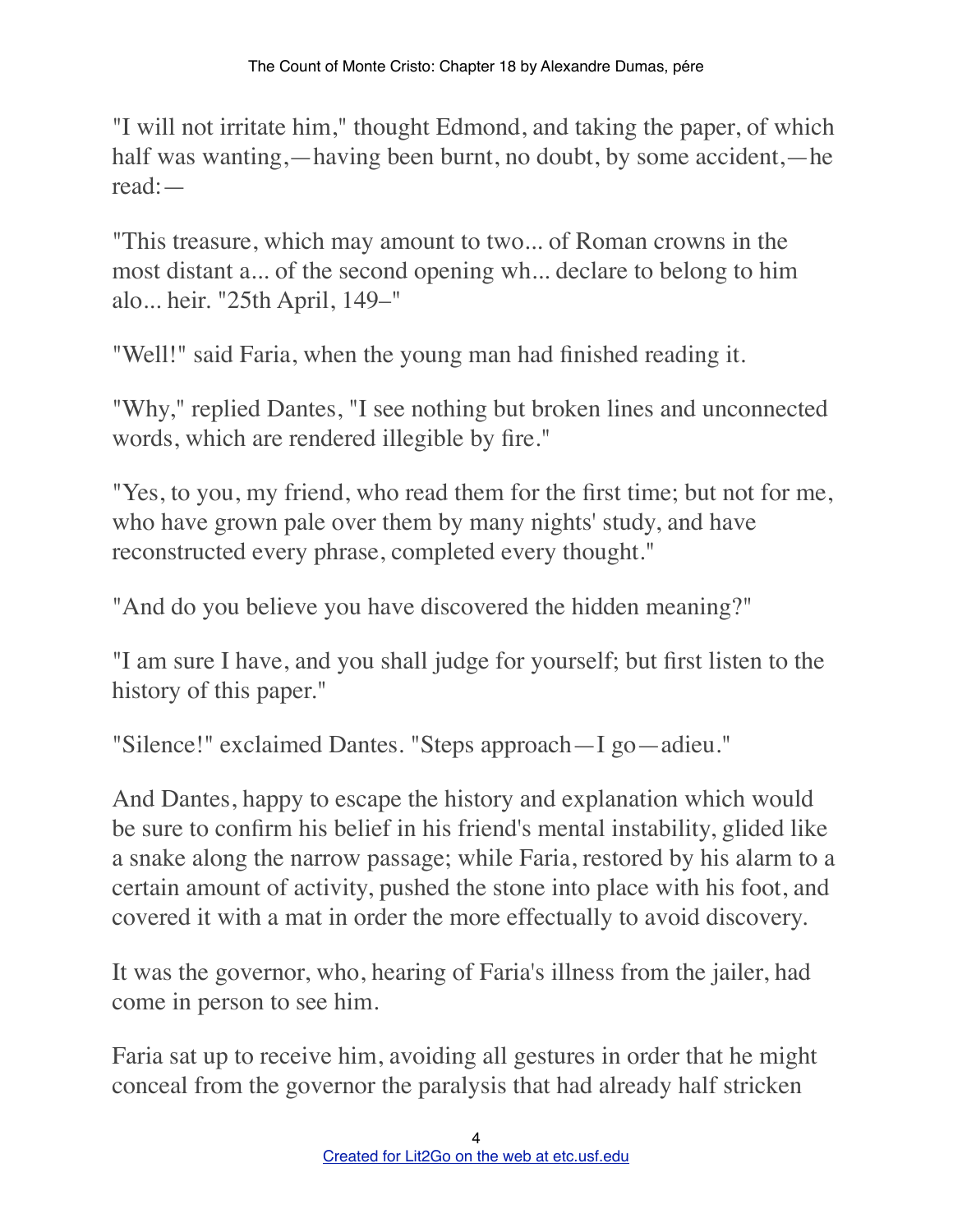him with death. His fear was lest the governor, touched with pity, might order him to be removed to better quarters, and thus separate him from his young companion. But fortunately this was not the case, and the governor left him, convinced that the poor madman, for whom in his heart he felt a kind of affection, was only troubled with a slight indisposition.

During this time, Edmond, seated on his bed with his head in his hands, tried to collect his scattered thoughts. Faria, since their first acquaintance, had been on all points so rational and logical, so wonderfully sagacious, in fact, that he could not understand how so much wisdom on all points could be allied with madness. Was Faria deceived as to his treasure, or was all the world deceived as to Faria?

Dantes remained in his cell all day, not daring to return to his friend, thinking thus to defer the moment when he should be convinced, once for all, that the abbe was mad—such a conviction would be so terrible!

But, towards the evening after the hour for the customary visit had gone by, Faria, not seeing the young man appear, tried to move and get over the distance which separated them. Edmond shuddered when he heard the painful efforts which the old man made to drag himself along; his leg was inert, and he could no longer make use of one arm. Edmond was obliged to assist him, for otherwise he would not have been able to enter by the small aperture which led to Dantes' chamber.

"Here I am, pursuing you remorselessly," he said with a benignant smile. "You thought to escape my munificence, but it is in vain. Listen to me."

Edmond saw there was no escape, and placing the old man on his bed, he seated himself on the stool beside him.

"You know," said the abbe, "that I was the secretary and intimate friend of Cardinal Spada, the last of the princes of that name. I owe to this worthy lord all the happiness I ever knew. He was not rich, although the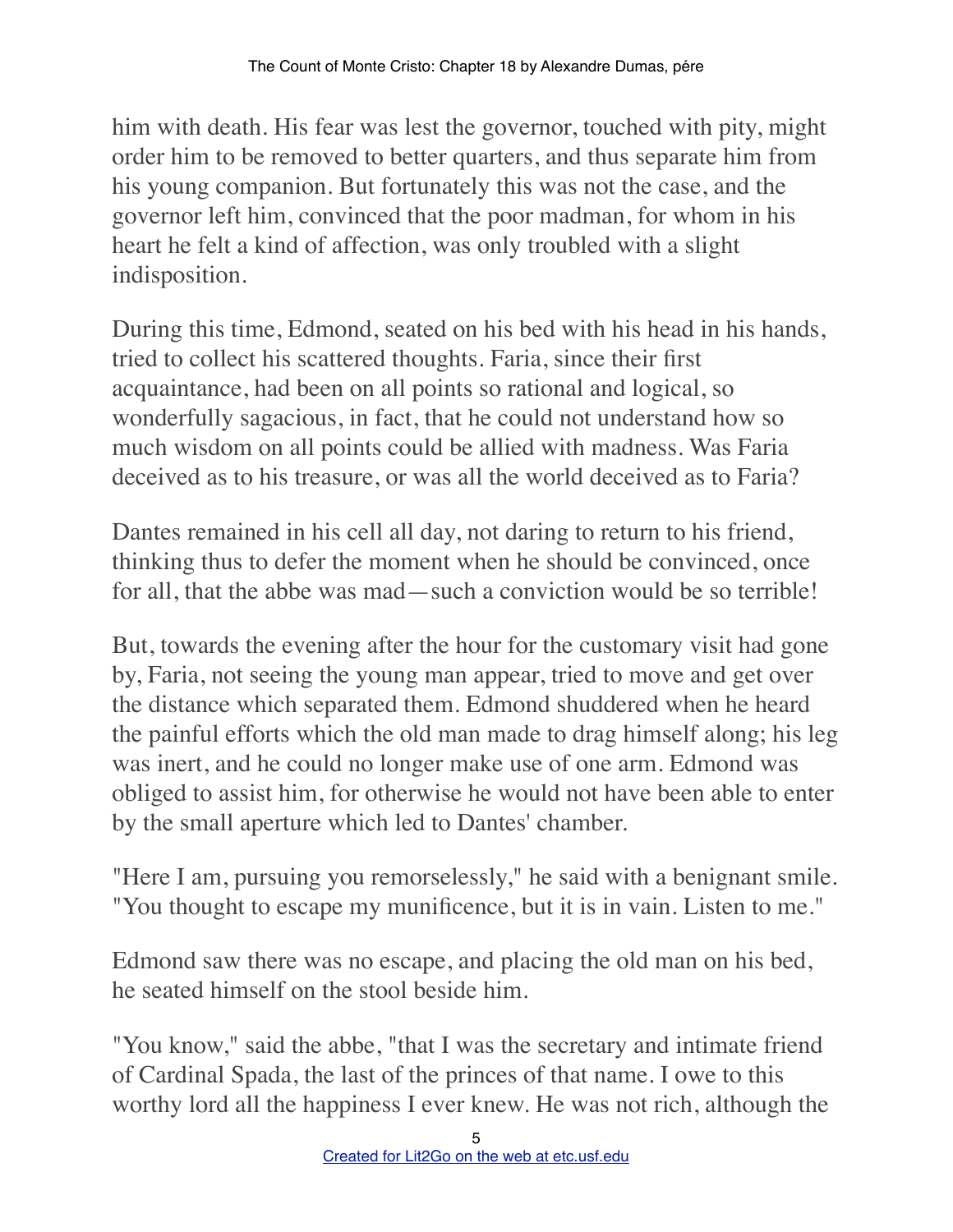wealth of his family had passed into a proverb, and I heard the phrase very often, 'As rich as a Spada.' But he, like public rumor, lived on this reputation for wealth; his palace was my paradise. I was tutor to his nephews, who are dead; and when he was alone in the world, I tried by absolute devotion to his will, to make up to him all he had done for me during ten years of unremitting kindness. The cardinal's house had no secrets for me. I had often seen my noble patron annotating ancient volumes, and eagerly searching amongst dusty family manuscripts. One day when I was reproaching him for his unavailing searches, and deploring the prostration of mind that followed them, he looked at me, and, smiling bitterly, opened a volume relating to the History of the City of Rome. There, in the twentieth chapter of the Life of Pope Alexander VI., were the following lines, which I can never forget:—

"'The great wars of Romagna had ended; Caesar Borgia, who had completed his conquest, had need of money to purchase all Italy. The pope had also need of money to bring matters to an end with Louis XII. King of France, who was formidable still in spite of his recent reverses; and it was necessary, therefore, to have recourse to some profitable scheme, which was a matter of great difficulty in the impoverished condition of exhausted Italy. His holiness had an idea. He determined to make two cardinals.'

"By choosing two of the greatest personages of Rome, especially rich men—this was the return the holy father looked for. In the first place, he could sell the great appointments and splendid offices which the cardinals already held; and then he had the two hats to sell besides. There was a third point in view, which will appear hereafter. The pope and Caesar Borgia first found the two future cardinals; they were Giovanni Rospigliosi, who held four of the highest dignities of the Holy See, and Caesar Spada, one of the noblest and richest of the Roman nobility; both felt the high honor of such a favor from the pope. They were ambitious, and Caesar Borgia soon found purchasers for their appointments. The result was, that Rospigliosi and Spada paid for being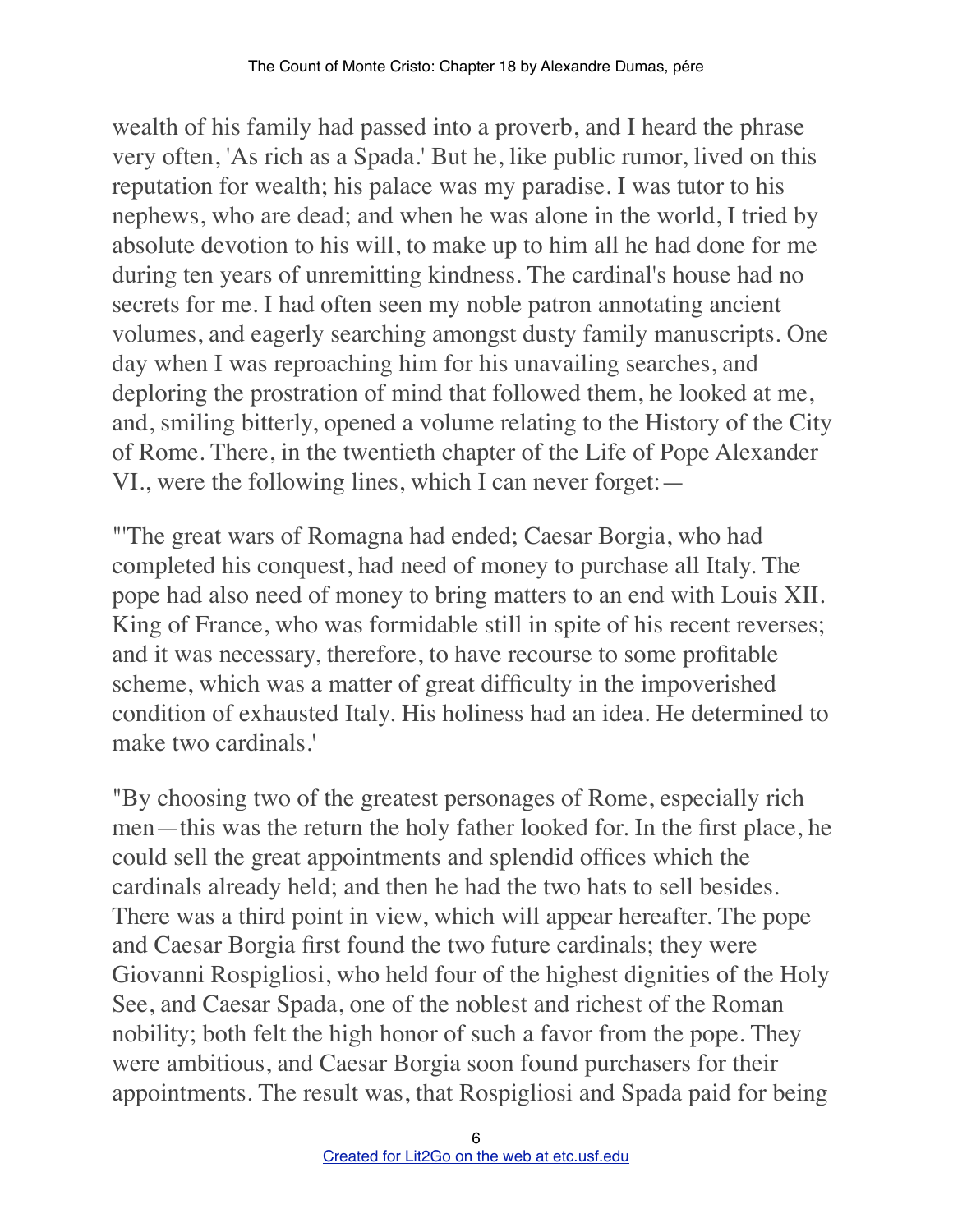cardinals, and eight other persons paid for the offices the cardinals held before their elevation, and thus eight hundred thousand crowns entered into the coffers of the speculators.

"It is time now to proceed to the last part of the speculation. The pope heaped attentions upon Rospigliosi and Spada, conferred upon them the insignia of the cardinalate, and induced them to arrange their affairs and take up their residence at Rome. Then the pope and Caesar Borgia invited the two cardinals to dinner. This was a matter of dispute between the holy father and his son. Caesar thought they could make use of one of the means which he always had ready for his friends, that is to say, in the first place, the famous key which was given to certain persons with the request that they go and open a designated cupboard. This key was furnished with a small iron point,—a negligence on the part of the locksmith. When this was pressed to effect the opening of the cupboard, of which the lock was difficult, the person was pricked by this small point, and died next day. Then there was the ring with the lion's head, which Caesar wore when he wanted to greet his friends with a clasp of the hand. The lion bit the hand thus favored, and at the end of twenty– four hours, the bite was mortal. Caesar proposed to his father, that they should either ask the cardinals to open the cupboard, or shake hands with them; but Alexander VI., replied: 'Now as to the worthy cardinals, Spada and Rospigliosi, let us ask both of them to dinner, something tells me that we shall get that money back. Besides, you forget, Caesar, an indigestion declares itself immediately, while a prick or a bite occasions a delay of a day or two.' Caesar gave way before such cogent reasoning, and the cardinals were consequently invited to dinner.

"The table was laid in a vineyard belonging to the pope, near San Pierdarena, a charming retreat which the cardinals knew very well by report. Rospigliosi, quite set up with his new dignities, went with a good appetite and his most ingratiating manner. Spada, a prudent man, and greatly attached to his only nephew, a young captain of the highest promise, took paper and pen, and made his will. He then sent word to his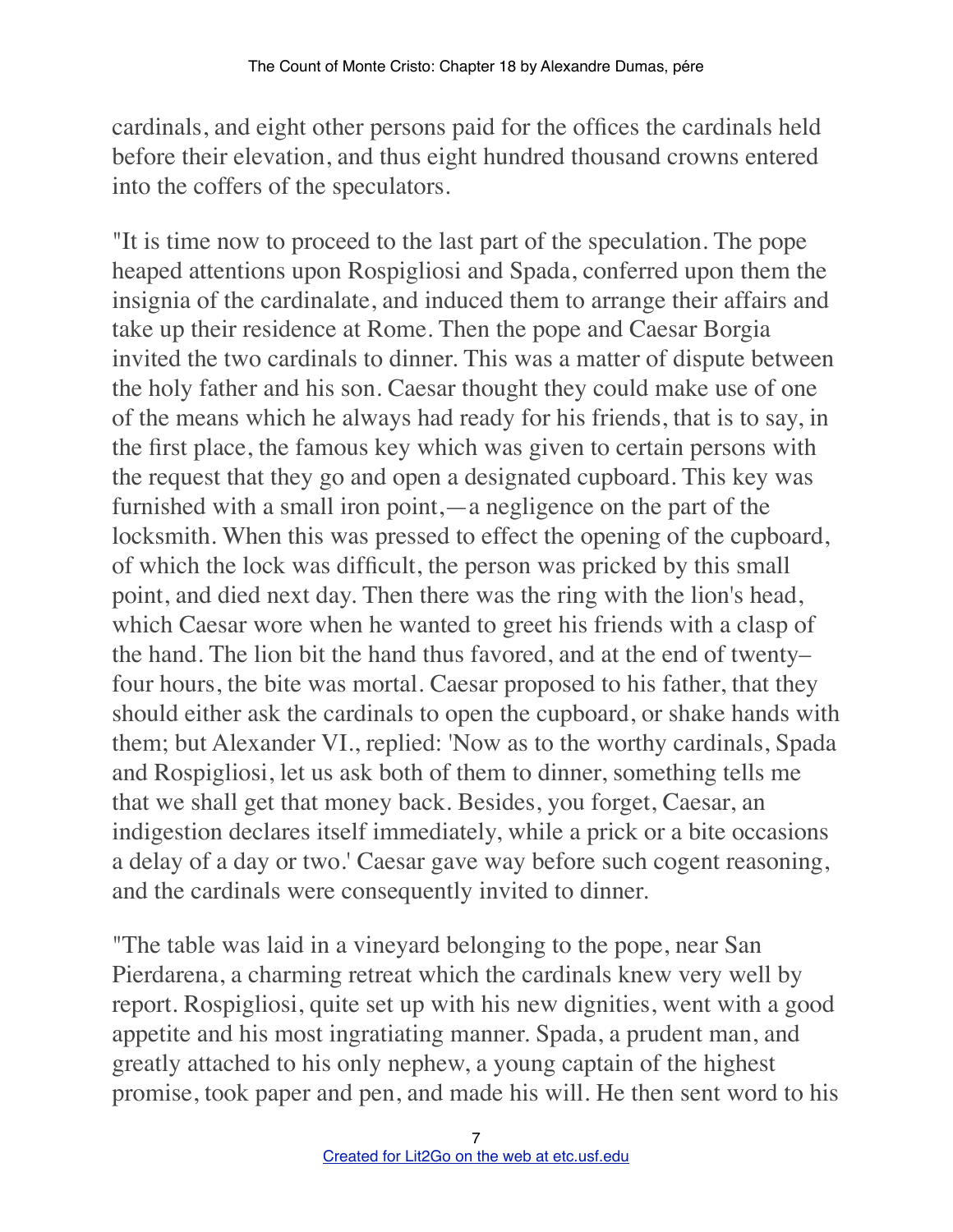nephew to wait for him near the vineyard; but it appeared the servant did not find him.

"Spada knew what these invitations meant; since Christianity, so eminently civilizing, had made progress in Rome, it was no longer a centurion who came from the tyrant with a message, 'Caesar wills that you die.' but it was a legate a latere, who came with a smile on his lips to say from the pope, 'His holiness requests you to dine with him.'

"Spada set out about two o'clock to San Pierdarena. The pope awaited him. The first sight that attracted the eyes of Spada was that of his nephew, in full costume, and Caesar Borgia paying him most marked attentions. Spada turned pale, as Caesar looked at him with an ironical air, which proved that he had anticipated all, and that the snare was well spread. They began dinner and Spada was only able to inquire of his nephew if he had received his message. The nephew replied no; perfectly comprehending the meaning of the question. It was too late, for he had already drunk a glass of excellent wine, placed for him expressly by the pope's butler. Spada at the same moment saw another bottle approach him, which he was pressed to taste. An hour afterwards a physician declared they were both poisoned through eating mushrooms. Spada died on the threshold of the vineyard; the nephew expired at his own door, making signs which his wife could not comprehend.

"Then Caesar and the pope hastened to lay hands on the heritage, under presence of seeking for the papers of the dead man. But the inheritance consisted in this only, a scrap of paper on which Spada had written:—'I bequeath to my beloved nephew my coffers, my books, and, amongst others, my breviary with the gold corners, which I beg he will preserve in remembrance of his affectionate uncle.'

"The heirs sought everywhere, admired the breviary, laid hands on the furniture, and were greatly astonished that Spada, the rich man, was really the most miserable of uncles—no treasures—unless they were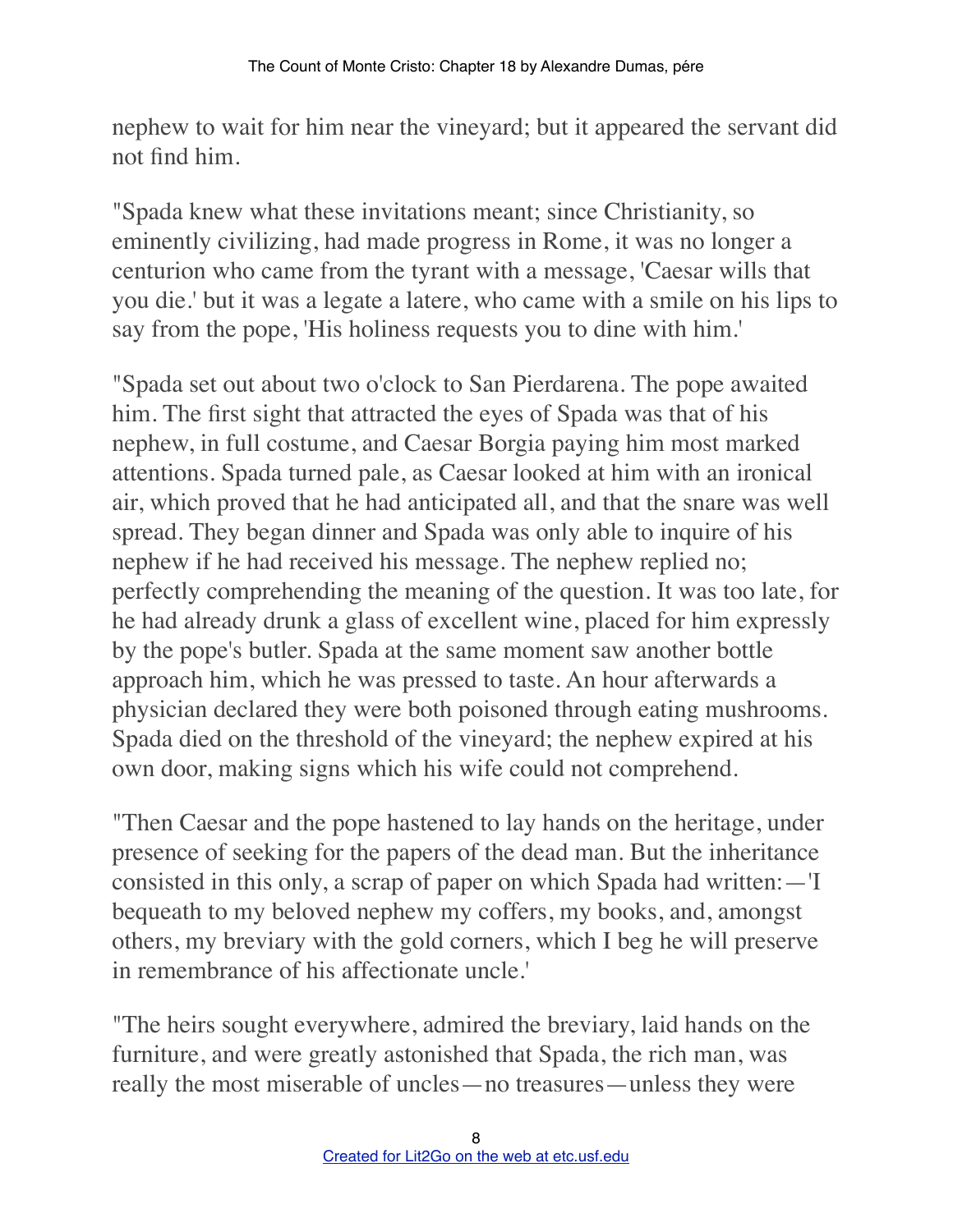those of science, contained in the library and laboratories. That was all. Caesar and his father searched, examined, scrutinized, but found nothing, or at least very little; not exceeding a few thousand crowns in plate, and about the same in ready money; but the nephew had time to say to his wife before he expired: 'Look well among my uncle's papers; there is a will.'

"They sought even more thoroughly than the august heirs had done, but it was fruitless. There were two palaces and a vineyard behind the Palatine Hill; but in these days landed property had not much value, and the two palaces and the vineyard remained to the family since they were beneath the rapacity of the pope and his son. Months and years rolled on. Alexander VI. died, poisoned,—you know by what mistake. Caesar, poisoned at the same time, escaped by shedding his skin like a snake; but the new skin was spotted by the poison till it looked like a tiger's. Then, compelled to quit Rome, he went and got himself obscurely killed in a night skirmish, scarcely noticed in history. After the pope's death and his son's exile, it was supposed that the Spada family would resume the splendid position they had held before the cardinal's time; but this was not the case. The Spadas remained in doubtful ease, a mystery hung over this dark affair, and the public rumor was, that Caesar, a better politician than his father, had carried off from the pope the fortune of the two cardinals. I say the two, because Cardinal Rospigliosi, who had not taken any precaution, was completely despoiled.

"Up to this point," said Faria, interrupting the thread of his narrative, "this seems to you very meaningless, no doubt, eh?"

"Oh, my friend," cried Dantes, "on the contrary, it seems as if I were reading a most interesting narrative; go on, I beg of you."

"I will."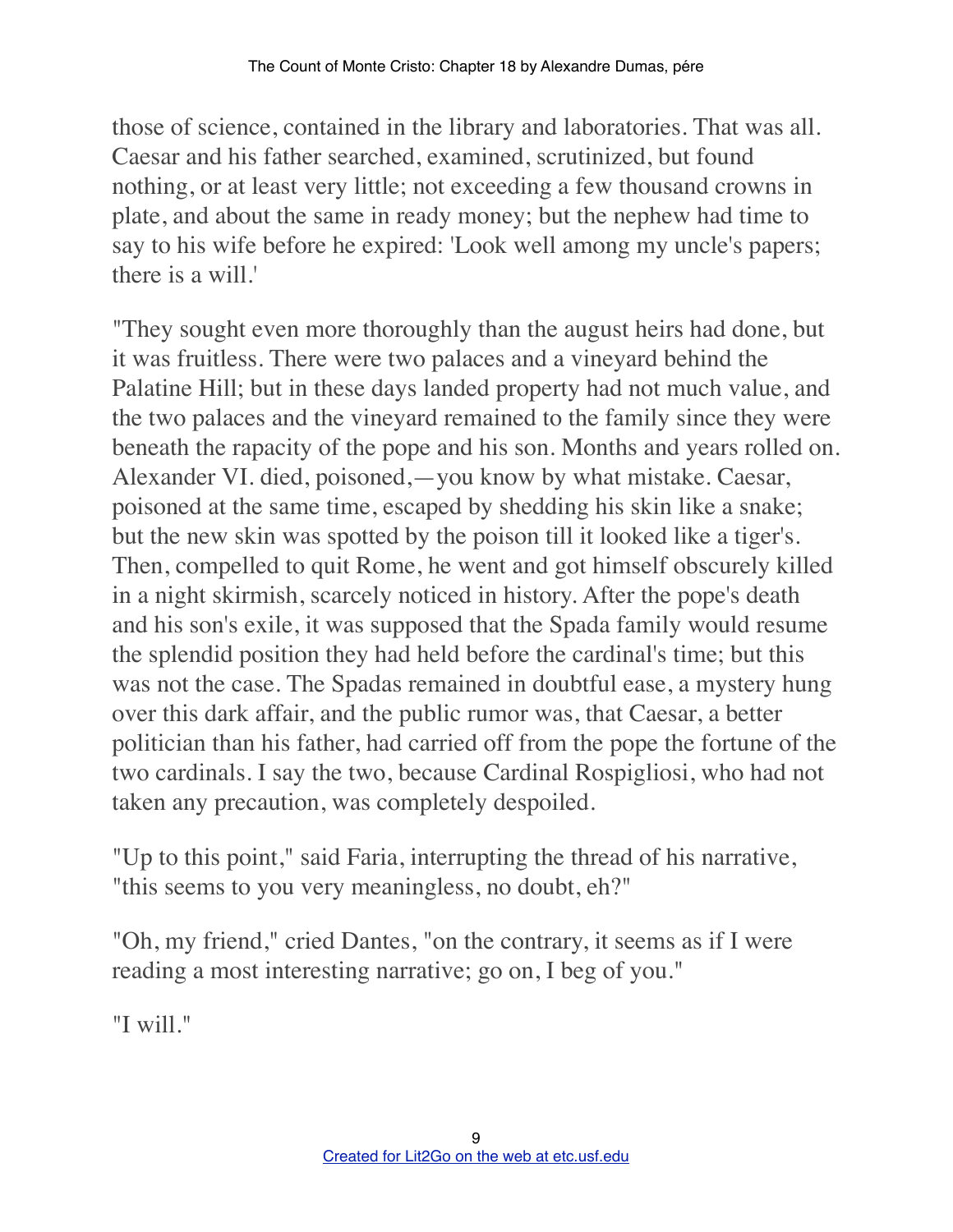"The family began to get accustomed to their obscurity. Years rolled on, and amongst the descendants some were soldiers, others diplomatists; some churchmen, some bankers; some grew rich, and some were ruined. I come now to the last of the family, whose secretary I was—the Count of Spada. I had often heard him complain of the disproportion of his rank with his fortune; and I advised him to invest all he had in an annuity. He did so, and thus doubled his income. The celebrated breviary remained in the family, and was in the count's possession. It had been handed down from father to son; for the singular clause of the only will that had been found, had caused it to be regarded as a genuine relic, preserved in the family with superstitious veneration. It was an illuminated book, with beautiful Gothic characters, and so weighty with gold, that a servant always carried it before the cardinal on days of great solemnity.

"At the sight of papers of all sorts,—titles, contracts, parchments, which were kept in the archives of the family, all descending from the poisoned cardinal, I in my turn examined the immense bundles of documents, like twenty servitors, stewards, secretaries before me; but in spite of the most exhaustive researches, I found—nothing. Yet I had read, I had even written a precise history of the Borgia family, for the sole purpose of assuring myself whether any increase of fortune had occurred to them on the death of the Cardinal Caesar Spada; but could only trace the acquisition of the property of the Cardinal Rospigliosi, his companion in misfortune.

"I was then almost assured that the inheritance had neither profited the Borgias nor the family, but had remained unpossessed like the treasures of the Arabian Nights, which slept in the bosom of the earth under the eyes of the genie. I searched, ransacked, counted, calculated a thousand and a thousand times the income and expenditure of the family for three hundred years. It was useless. I remained in my ignorance, and the Count of Spada in his poverty. My patron died. He had reserved from his annuity his family papers, his library, composed of five thousand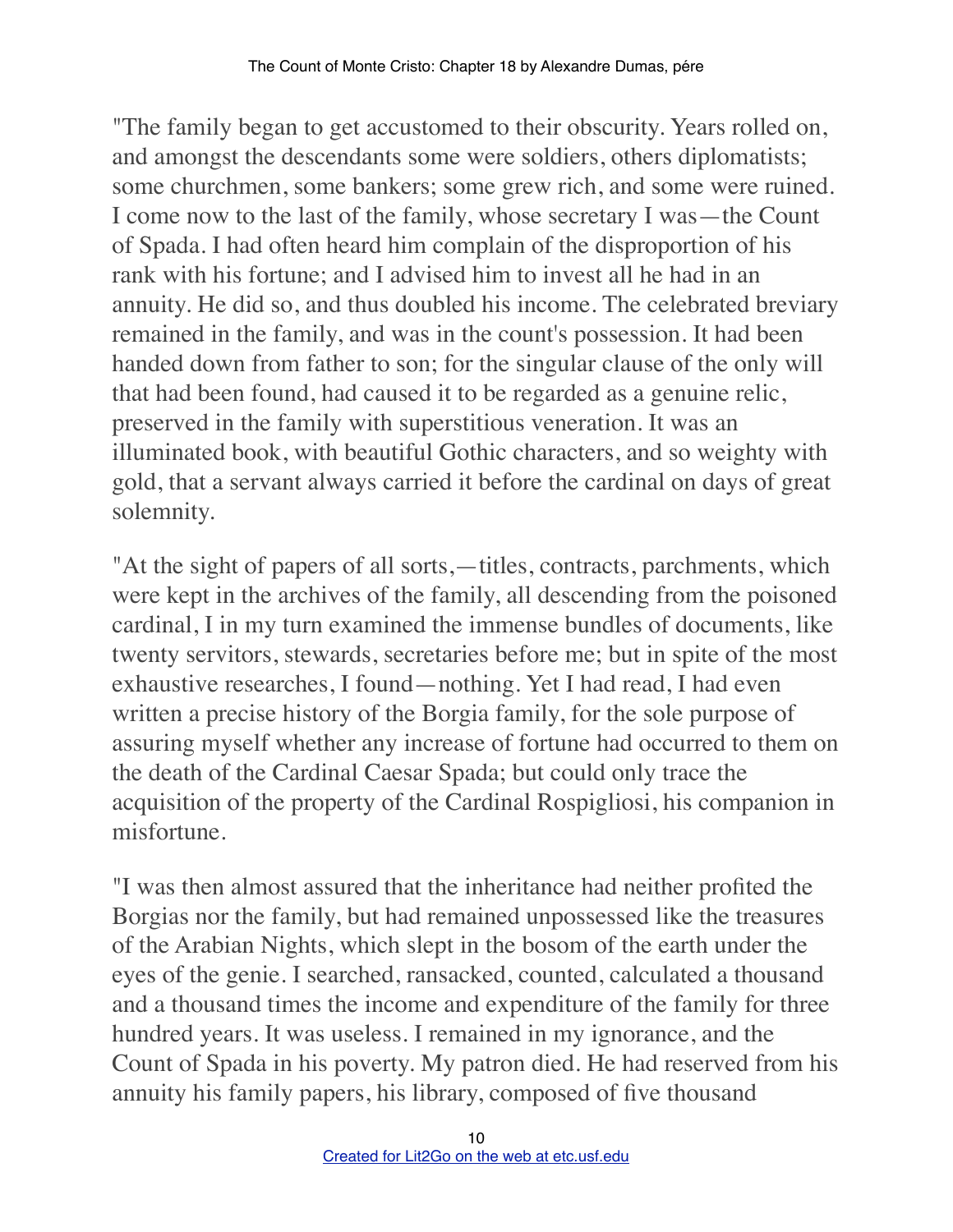volumes, and his famous breviary. All these he bequeathed to me, with a thousand Roman crowns, which he had in ready money, on condition that I would have anniversary masses said for the repose of his soul, and that I would draw up a genealogical tree and history of his house. All this I did scrupulously. Be easy, my dear Edmond, we are near the conclusion.

"In 1807, a month before I was arrested, and a fortnight after the death of the Count of Spada, on the 25th of December (you will see presently how the date became fixed in my memory), I was reading, for the thousandth time, the papers I was arranging, for the palace was sold to a stranger, and I was going to leave Rome and settle at Florence, intending to take with me twelve thousand francs I possessed, my library, and the famous breviary, when, tired with my constant labor at the same thing, and overcome by a heavy dinner I had eaten, my head dropped on my hands, and I fell asleep about three o'clock in the afternoon. I awoke as the clock was striking six. I raised my head; I was in utter darkness. I rang for a light, but as no one came, I determined to find one for myself. It was indeed but anticipating the simple manners which I should soon be under the necessity of adopting. I took a wax–candle in one hand, and with the other groped about for a piece of paper (my match–box being empty), with which I proposed to get a light from the small flame still playing on the embers. Fearing, however, to make use of any valuable piece of paper, I hesitated for a moment, then recollected that I had seen in the famous breviary, which was on the table beside me, an old paper quite yellow with age, and which had served as a marker for centuries, kept there by the request of the heirs. I felt for it, found it, twisted it up together, and putting it into the expiring flame, set light to it.

"But beneath my fingers, as if by magic, in proportion as the fire ascended, I saw yellowish characters appear on the paper. I grasped it in my hand, put out the flame as quickly as I could, lighted my taper in the fire itself, and opened the crumpled paper with inexpressible emotion, recognizing, when I had done so, that these characters had been traced in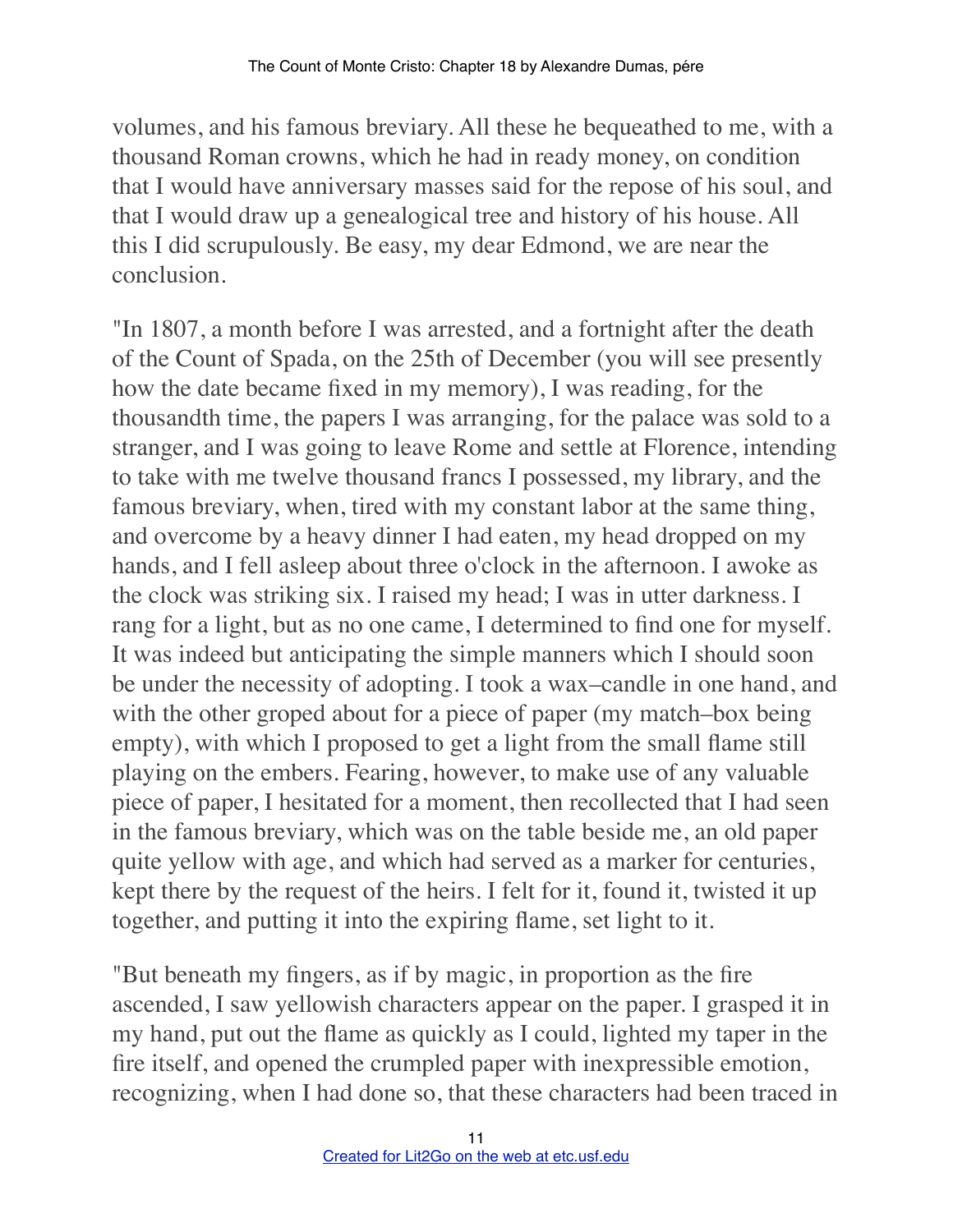mysterious and sympathetic ink, only appearing when exposed to the fire; nearly one–third of the paper had been consumed by the flame. It was that paper you read this morning; read it again, Dantes, and then I will complete for you the incomplete words and unconnected sense."

Faria, with an air of triumph, offered the paper to Dantes, who this time read the following words, traced with an ink of a reddish color resembling rust:—

"This 25th day of April, 1498, be... Alexander VI., and fearing that not... he may desire to become my heir, and re... and Bentivoglio, who were poisoned,... my sole heir, that I have bu... and has visited with me, that is, in... Island of Monte Cristo, all I poss... jewels, diamonds, gems; that I alone... may amount to nearly two mil... will find on raising the twentieth ro... creek to the east in a right line. Two open... in these caves; the treasure is in the furthest a... which treasure I bequeath and leave en... as my sole heir. "25th April, 1498. "Caes...

"And now," said the abbe, "read this other paper;" and he presented to Dantes a second leaf with fragments of lines written on it, which Edmond read as follows:—

"...ing invited to dine by his Holiness

...content with making me pay for my hat,

...serves for me the fate of Cardinals Caprara

...I declare to my nephew, Guido Spada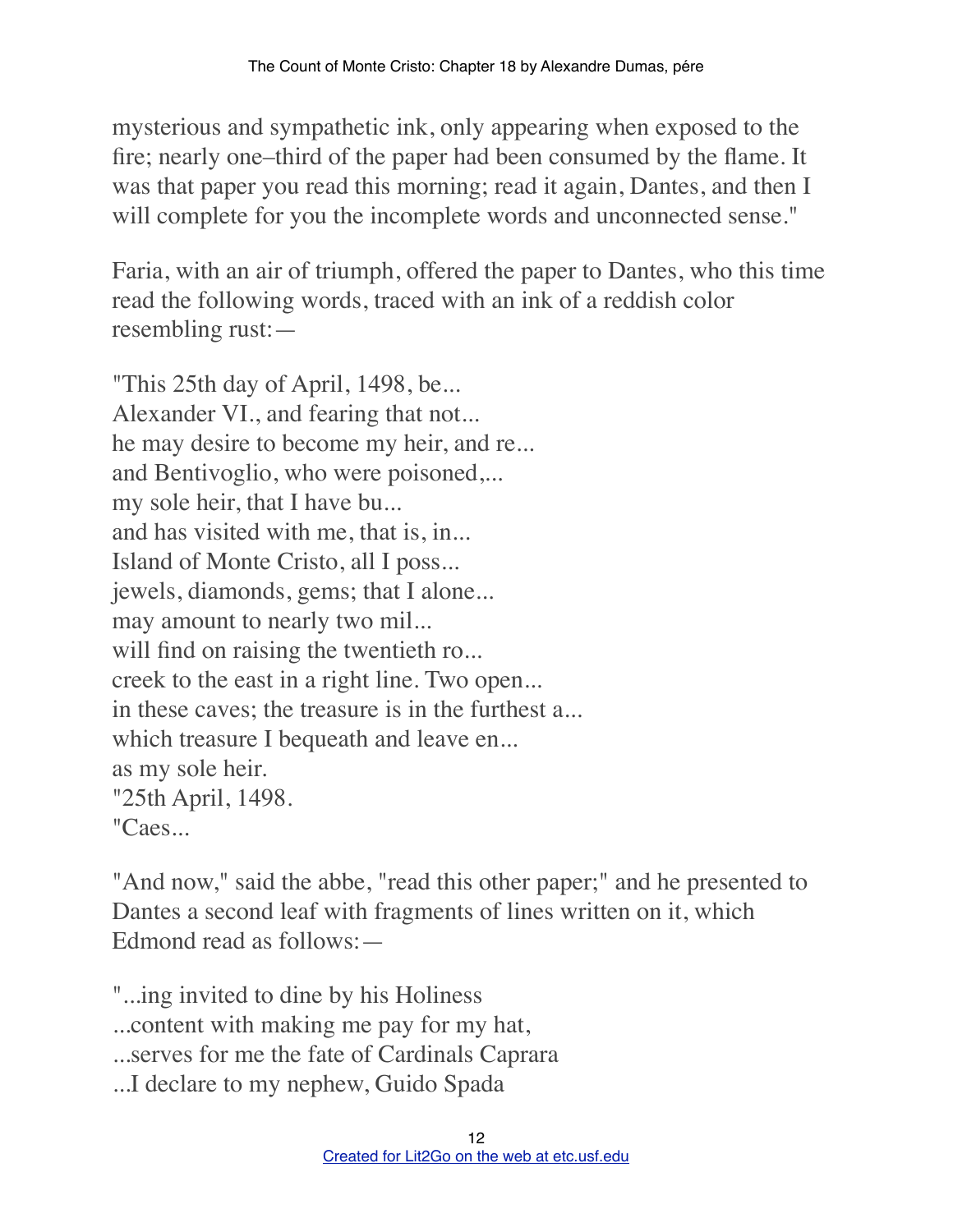...ried in a place he knows ...the caves of the small ...essed of ingots, gold, money, ...know of the existence of this treasure, which ...lions of Roman crowns, and which he ...ck from the small ...ings have been made ...ngle in the second; ...tire to him ...ar Spada."

Faria followed him with an excited look, "and now," he said, when he saw that Dantes had read the last line, "put the two fragments together, and judge for yourself." Dantes obeyed, and the conjointed pieces gave the following:—

"This 25th day of April, 1498, be...ing invited to dine by his Holiness Alexander VI., and fearing that not...content with making me pay for my hat, he may desire to become my heir, and re...serves for me the fate of Cardinals Caprara and Bentivoglio, who were poisoned...I declare to my nephew, Guido Spada, my sole heir, that I have bu...ried in a place he knows and has visited with me, that is, in...the caves of the small Island of Monte Cristo all I poss...ssed of ingots, gold, money, jewels, diamonds, gems; that I alone...know of the existence of this treasure, which may amount to nearly two mil...lions of Roman crowns, and which he will find on raising the twentieth ro...ck from the small creek to the east in a right line. Two open...ings have been made in these caves; the treasure is in the furthest a...ngle in the second; which treasure I bequeath and leave en...tire to him as my sole heir. "25th April, 1498. "Caes...ar Spada."

"Well, do you comprehend now?" inquired Faria.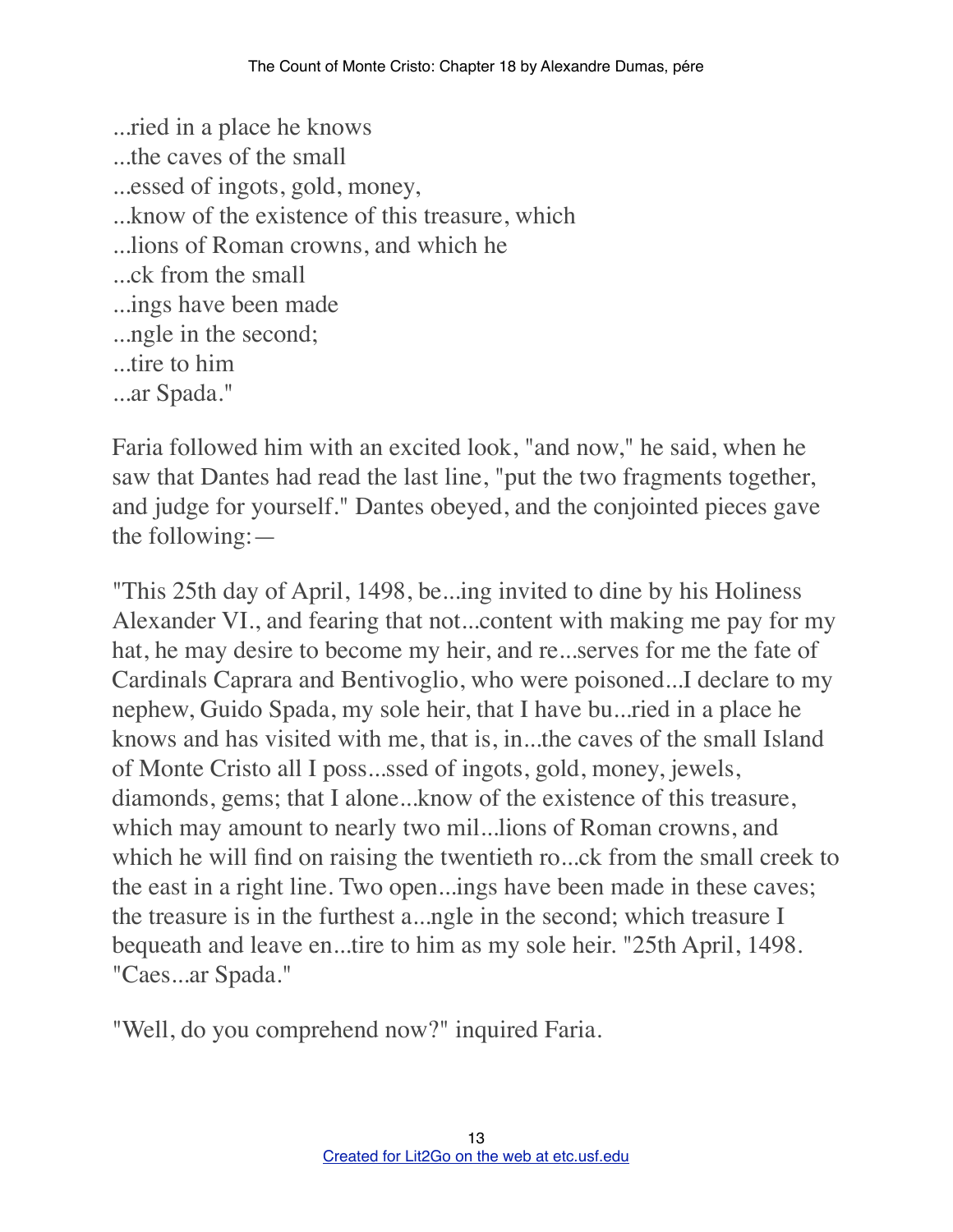"It is the declaration of Cardinal Spada, and the will so long sought for," replied Edmond, still incredulous.

"Yes; a thousand times, yes!"

"And who completed it as it now is?"

"I did. Aided by the remaining fragment, I guessed the rest; measuring the length of the lines by those of the paper, and divining the hidden meaning by means of what was in part revealed, as we are guided in a cavern by the small ray of light above us."

"And what did you do when you arrived at this conclusion?"

"I resolved to set out, and did set out at that very instant, carrying with me the beginning of my great work, the unity of the Italian kingdom; but for some time the imperial police (who at this period, quite contrary to what Napoleon desired so soon as he had a son born to him, wished for a partition of provinces) had their eyes on me; and my hasty departure, the cause of which they were unable to guess, having aroused their suspicions, I was arrested at the very moment I was leaving Piombino.

"Now," continued Faria, addressing Dantes with an almost paternal expression, "now, my dear fellow, you know as much as I do myself. If we ever escape together, half this treasure is yours; if I die here, and you escape alone, the whole belongs to you."

"But," inquired Dantes hesitating, "has this treasure no more legitimate possessor in the world than ourselves?"

"No, no, be easy on that score; the family is extinct. The last Count of Spada, moreover, made me his heir, bequeathing to me this symbolic breviary, he bequeathed to me all it contained; no, no, make your mind satisfied on that point. If we lay hands on this fortune, we may enjoy it without remorse."